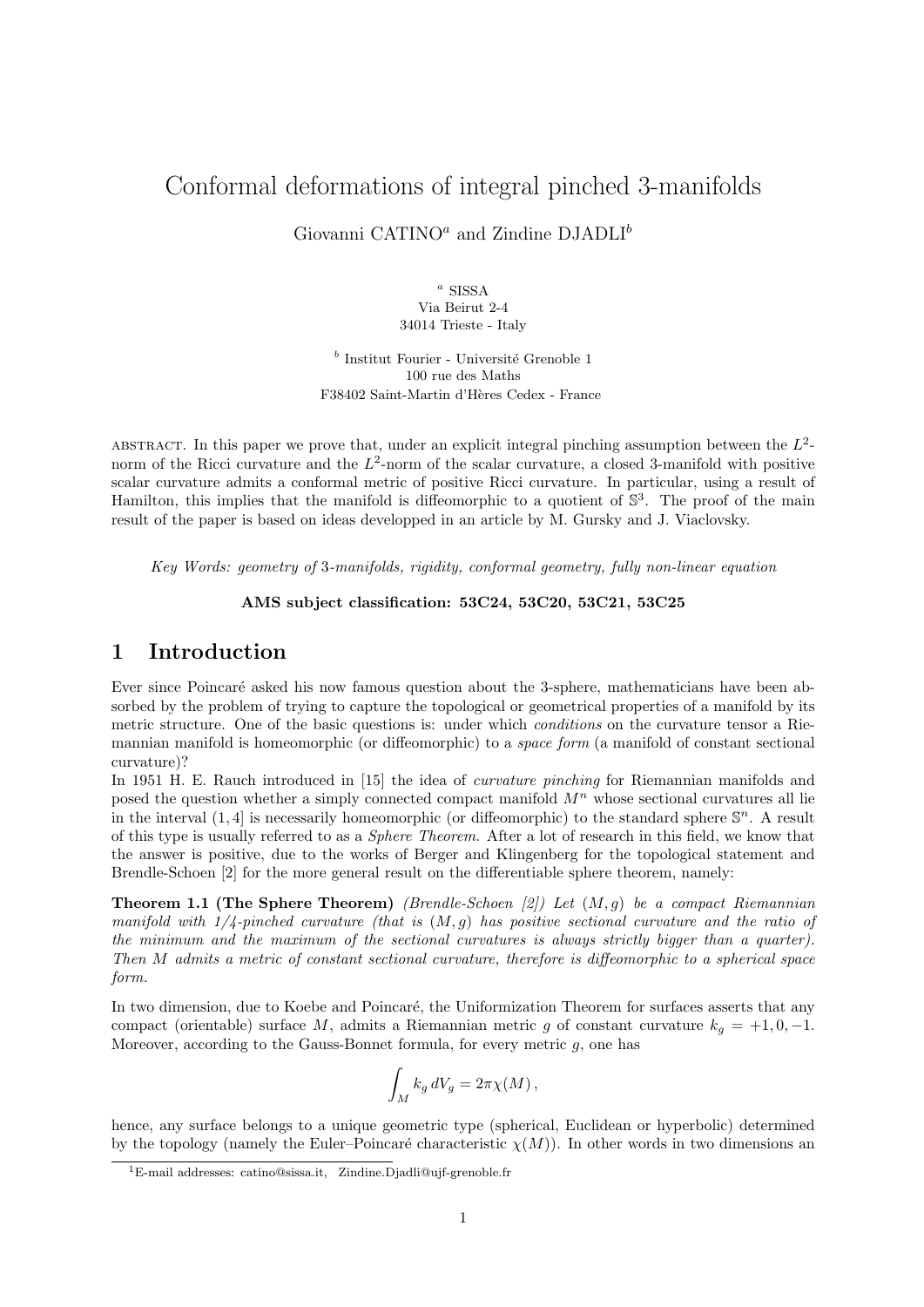integral pinching condition (as the positivity of the above integral) implies the geometrical conclusion, encoded in the Euler–Poincaré characteristic, that the manifold is diffeomorphic to a spherical space form.

In the present work we will concentrate on similar kind of results in dimension higher than two, with particular attention to the following question: is it possible, like in the case of surfaces, to characterize spherical space forms by looking at an integral pinching condition instead of a pointwise one?

The first attempt in generalizing a pointwise to an integral pinching condition was done by S.-Y. A. Chang, M. Gursky and P. C. Yang in [4]. They showed that the sphere in dimension four can be characterized by an integral curvature condition. Later on M. Gursky and J. Viaclovsky [12] gave a simpler proof of this theorem

**Theorem 1.2** (Chang-Gursky-Yang [4] - Gursky-Viaclovsky [12]) Let  $(M^4, g)$  be a closed Riemannian 4-manifold with positive scalar curvature. Assume that

$$
\int_M |Rc_g|^2 dV_g < \frac{1}{3} \int_M R_g^2 dV_g.
$$

Then M admits a metric  $\tilde{g}$  conformal to g such that  $Rc_{\tilde{g}} > 0$ .

In this paper we extend to the case of three manifolds the technique used in [12] in order to prove this Theorem. Our proof is heavily based on the proof given by M. Gursky and J. Viaclovsky [12] of the theorem stated above.

Before stating our main result it will be useful to recall some well-known facts. In 1982, Hamilton [13] introduced the Ricci flow in order to study "dynamically" the relationships between topology and curvature of manifolds. He proved that the metric of any 3–dimensional compact manifolds with positive Ricci curvature can be deformed, via the Ricci flow, into a metric of constant positive sectional curvature (and it follows that the manifold is diffeomorphic to a spherical space form).

In dimension three and in presence of positive scalar curvature, the positivity of the Ricci tensor is implied by a pointwise pinching condition as  $|Rc_g|^2 \leq \frac{3}{8}R_g^2$ . What we prove here is that this pinching condition can be replaced by an integral one. Here is our main result:

**Theorem 1.3** Let  $(M, q)$  be a closed 3-dimensional Riemannian manifold with positive scalar curvature. If

$$
\int_M |Rc_g|_g^2 \, dV_g \leq \frac{3}{8} \int_M R_g^2 \, dV_g \, ,
$$

then there exists a metric  $\tilde{g}$  conformal to g such that  $Rc_{\tilde{g}}$  is everywhere positive. In particular, using a result of Hamilton  $[13]$ , it follows that M is diffeomorphic to a spherical space form.

Let us emphasize the fact that, in our results, we don't make any assumption on the positivity of the Ricci tensor, we only assume that its trace is positive and a pinching on its  $L^2$ -norm.

During the preparation of the manuscript of this paper, we learned that Y. Ge, C.S. Lin and G. Wang [6] proved a weaker version of our Theorem , namely they prove that if  $(M, g)$  is a closed 3-dimensional Riemannian manifold with positive scalar curvature and if  $\int_M |Rc_g|^2 g dV_g < \frac{3}{8} \int_M R_g^2 dV_g$  then M is diffeomorphic to a spherical space form. Their proof is completely different from ours since they use a very specific conformal flow.

There is a way to relate these result to the so-called Q-curvature (the curvature associated to the Paneitz operator). The Paneitz operator introduced by Paneitz in [14] has demonstrated its importance in dimension 4 (see for example Chang-Gursky-Yang [3] and [4]). In dimension 3, the Q-curvature is defined by

$$
Q_g = -\frac{1}{4}\Delta_g R_g - 2|Ric_g|_g^2 + \frac{23}{32}R_g^2,
$$

the Paneitz operator being defined (in dimension 3) by

$$
P_g = \Delta_g^2 - div_g \left( -\frac{5}{4} R_g g + 4Ric_g \right) d - \frac{1}{2} Q_g.
$$

The Paneitz operator satisfies the conformal covariant property, that is, if  $\rho \in C^{\infty}(M)$ ,  $\rho > 0$ , then for all  $\varphi \in C^{\infty}(M)$ ,  $P_{\rho^{-4}g}(\varphi) = \rho^{7}P_{g}(\rho\varphi)$ . We can now state the Corollary (here [g] stands for the conformal class of  $q$ :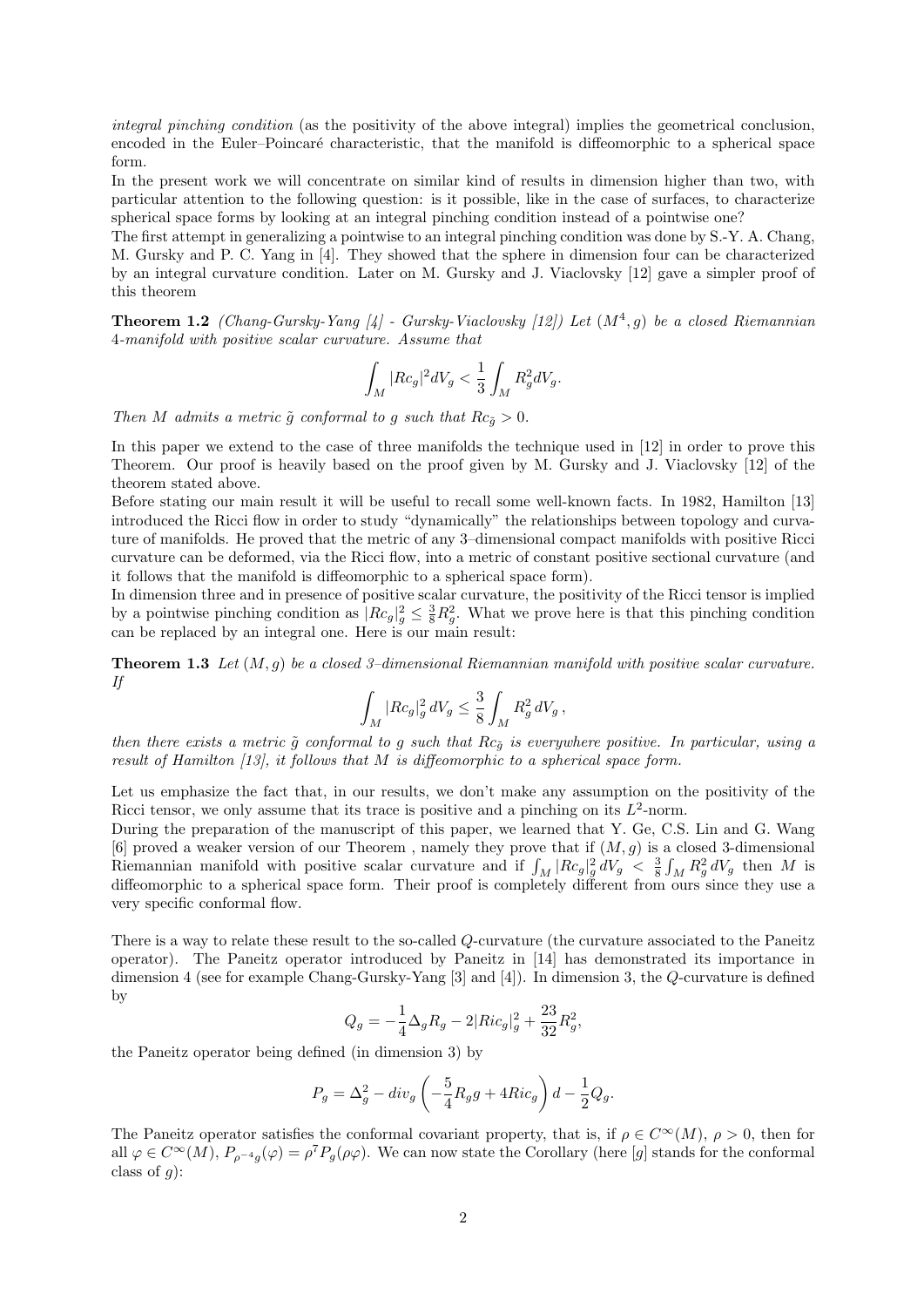Corollary 1.4 Let  $(M, g)$  be a closed 3-dimensional Riemannian manifold with non-negative Yamabe invariant. If there exists a metric  $g' \in [g]$  such that the Q-curvature of g' satisfies

$$
Q_{g'} \ge \frac{1}{48} R_{g'}^2,
$$

then M is diffeomorphic to a quotient of  $\mathbb{R}^3$  if  $Y(M,[g]) = 0$  or to a spherical space form if  $Y(M,[g]) > 0$ .

Aknowledgements : The authors would like to thank Sun-Yung Alice Chang, Matt Gursky and Paul Yang for their interest in this work.

### 2 Ellipticity, upper bound and gradient estimate

Consider  $(M, g)$ , a compact, smooth, 3-dimensional Riemannian manifold without boundary. Given a section A of the bundle of symmetric two tensors, we can use the metric to raise an index and view A as a tensor of type  $(1,1)$ , or equivalently as a section of  $End(TM)$ . This allows us to define  $\sigma_2(g^{-1}A)$ the second elementary function of the eigenvalues of  $g^{-1}A$ , namely, if we denote by  $\lambda_1$ ,  $\lambda_2$  and  $\lambda_3$  these eigenvalues

$$
\sigma_2(g^{-1}A) = \lambda_1\lambda_2 + \lambda_1\lambda_3 + \lambda_2\lambda_3.
$$

In this paper we choose the tensor (here  $t$  is a real number)

$$
A_g^t = Ric_g - \frac{t}{4}R_g g.
$$

Note that for  $t = 1$ ,  $A_g^1$  is the classical Schouten tensor  $A_g^1 = Ric_g - \frac{1}{4}R_g g$  (see [1]). Hence, with our notations,  $\sigma_2(g^{-1}A_g^t)$  denotes the second elementary symmetric function of the eigenvalues of  $g^{-1}A_g^t$ . We will denote  $Y(M,[g])$  the Yamabe invariant associated to  $(M,g)$  (here [g] is the conformal class of the metric g, that is  $[g] := \{ \tilde{g} = e^{-2u}g \text{ for } u \in C^{\infty}(M) \}$ . We recall that

$$
Y(M,[g]) := \inf_{\tilde{g} \in [g]} \frac{\int_M R_{\tilde{g}} dV_{\tilde{g}}}{\left(\int_M dV_{\tilde{g}}\right)^{\frac{1}{3}}}.
$$

An important fact that will be useful is that if g has positive scalar curvature then  $Y(M, [g]) > 0$ .

For the proof of our main Theorem, we will be concerned with the following equation for a conformal metric  $\tilde{g} = e^{-2u}g$ :

(1) 
$$
\left(\sigma_2(g^{-1}A_{\tilde{g}}^t)\right)^{1/2} = fe^{2u},
$$

where f is a positive function on M. A simple computation, similar to that in [12], shows that this equation is equivalent to

$$
\sigma_2 \left( g^{-1} \left( A_g^t + \nabla_g^2 u + (1-t)(\Delta_g u)g + du \otimes du - \frac{2-t}{2} |\nabla_g u|_g^2 g \right) \right)^{1/2} = f(x) e^{2u}.
$$

Following [12], we will discuss the ellipticity properties of equation (1).

**Definition 2.1** Let  $(\lambda_1, \lambda_2, \lambda_3) \in \mathbb{R}^3$ . We view the second elementary symmetric function as a function on  $\mathbb{R}^3$ :

$$
\sigma_2(\lambda_1, \lambda_2, \lambda_3) = \sum_{1 \leq i < j \leq 3} \lambda_i \lambda_j,
$$

and we define

$$
\Gamma_2^+ = \{ \sigma_2(\lambda_1, \lambda_2, \lambda_3) > 0 \} \cap \{ \sigma_1(\lambda_1, \lambda_2, \lambda_3) > 0 \} \subset \mathbb{R}^3
$$

where  $\sigma_1(\lambda_1, \lambda_2, \lambda_3) = \lambda_1 + \lambda_2 + \lambda_3$  denotes the trace.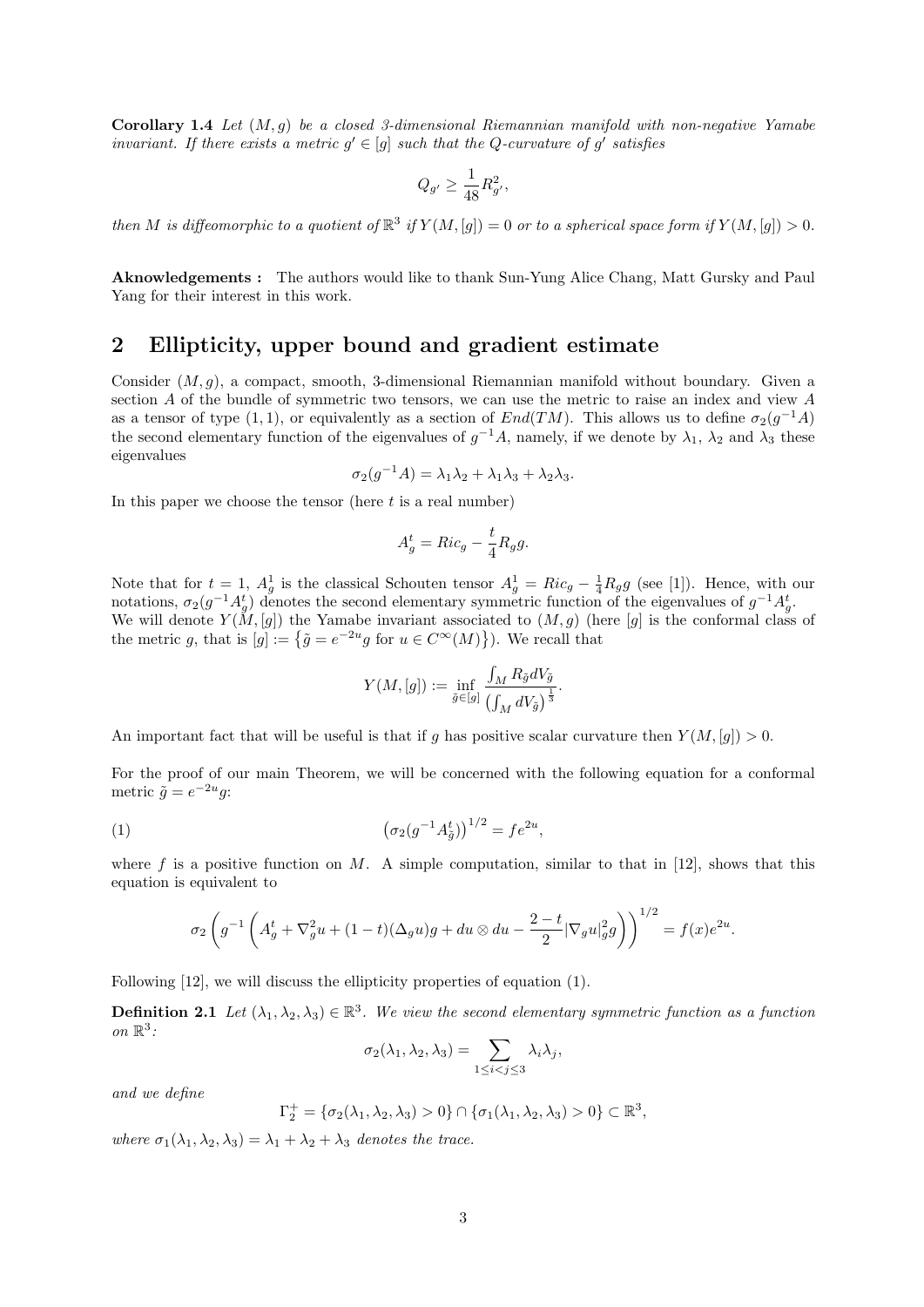For a symmetric linear transformation  $A: V \to V$ , where V is an *n*-dimensional inner product space, the notation  $A \in \Gamma_2^+$  will mean that the eigenvalues of A lie in the corresponding set. We note that this notation also makes sense for a symmetric 2-tensor on a Riemannian manifold. If  $A \in \Gamma_2^+$ , let  $\sigma_2^{1/2}(A) = {\sigma_2(A)}^{1/2}.$ 

**Definition 2.2** Let  $A: V \to V$ , where V is an n-dimensional inner product space. The first Newton transformation associated with A is (here I is the identity map on V)  $T_1(A) := \sigma_1(A) \cdot I - A$ . Also, for  $t \in \mathbb{R}$  we define the linear transformation  $\mathcal{L}^t(A) := T_1(A) + (1-t)\overline{\sigma_1}(T_1(A)) \cdot I$ .

We have the following:

**Lemma 2.3** If  $A : \mathbb{R} \to Hom(V, V)$ , then  $\frac{d}{ds} \sigma_2(A)(s) = \sum_{i,j} T_1(A)_{ij}(s) \frac{d}{ds}(A)_{ij}(s)$ , i.e, the first Newton transformation is what arises from differentiation of  $\sigma_2$ .

Proof The proof of this lemma is a consequence of an easy computation. See Gursky-Viaclovsky [11]

**Proposition 2.4** (Ellipticity property) Let  $u \in C^2(M)$  be a solution of equation (1) for some  $t \leq 2/3$ and let  $\tilde{g} = e^{-2u}g$ . Assume that  $A_{\tilde{g}}^t \in \Gamma_2^+$ . Then the linearized operator at  $u, \mathcal{L}^t : C^{2,\alpha}(M) \to C^{\alpha}(M)$ , is invertible  $(0 < \alpha < 1)$ .

**Proof** The proof of this proposition, adapted in dimension 3, may be found in [12].

Throughout the sequel,  $(M, g)$  will be a closed 3-dimensional Riemannian manifold with positive scalar curvature. Since  $R_g > 0$ , there exists  $\delta > -\infty$  such that  $A_g^{\delta}$  is positive definite (i.e.  $Ric_g - \frac{\delta}{4}R_g g > 0$  on M). Note that  $\delta$  only depends on  $(M, g)$ . For  $t \in [\delta, 2/3]$ , consider the path of equations (in the sequel we use the notation  $A_{u_t}^t := A_{g_t}^t$  for  $g_t$  given by  $g_t = e^{-2u_t}g$ 

(2) 
$$
\sigma_2^{1/2}(g^{-1}A_{u_t}^t) = fe^{2u_t},
$$

where  $f = \sigma_2^{1/2} (g^{-1} A_g^{\delta}) > 0$ . Note that  $u \equiv 0$  is a solution of (2) for  $t = \delta$ .

**Proposition 2.5 (Upper bound)** Let  $u_t \in C^2(M)$  be a solution of (2) for some  $t \in [\delta, 2/3]$ . Then  $u_t \leq \overline{\delta}$ , where  $\overline{\delta}$  depends only on  $(M, g)$ .

**Proof** From Newton's inequality  $\sqrt{3}\sigma_2^{1/2} \leq \sigma_1$ , so for all  $x \in M$ ,  $\sqrt{3} f e^{2u_t} \leq \sigma_1(g^{-1} A_{u_t}^t)$ . Let  $p \in M$  be a maximum of  $u_t$ , then using the fact that

$$
A_{\tilde{g}}^t = A_g^t + \nabla_g^2 u + (1-t)(\Delta_g u)g + du \otimes du - \frac{2-t}{2} |\nabla_g u|_g^2 g,
$$

since the gradient terms vanish at p and  $(\Delta u_t)(p) \leq 0$ ,

$$
\sqrt{3}f(p)e^{2u_t(p)} \leq \sigma_1(g^{-1}A_{u_t}^t)(p) = \sigma_1(g^{-1}A_g^t)(p) + (4-3t)(\Delta u_t)(p)
$$
  
 
$$
\leq \sigma_1(g^{-1}A_g^t)(p).
$$

Since  $t \geq \delta$ , this implies  $u_t \leq \overline{\delta}$ , for some  $\overline{\delta}$  depending only on  $(M, g)$ .

**Proposition 2.6 (Gradient estimate)** Let  $u_t \in C^3(M)$  be a solution of (2) for some  $\delta \le t \le 2/3$ . Assume that  $u_t \leq \overline{\delta}$ . Then  $\|\nabla_g u\|_{g,\infty} < C_1$ , where  $C_1$  depends only on  $(M, g)$  and  $\overline{\delta}$ .

The proof of this lemma can be found in the paper Gursky-Viaclovsky [12].

**Remark 2.7** Note that we will use this proposition with  $\bar{\delta}$  given by Proposition 2.5 and then, since  $\bar{\delta}$ depends only on  $(M, g)$ , we infer that  $C_1$  only depends on  $(M, g)$ .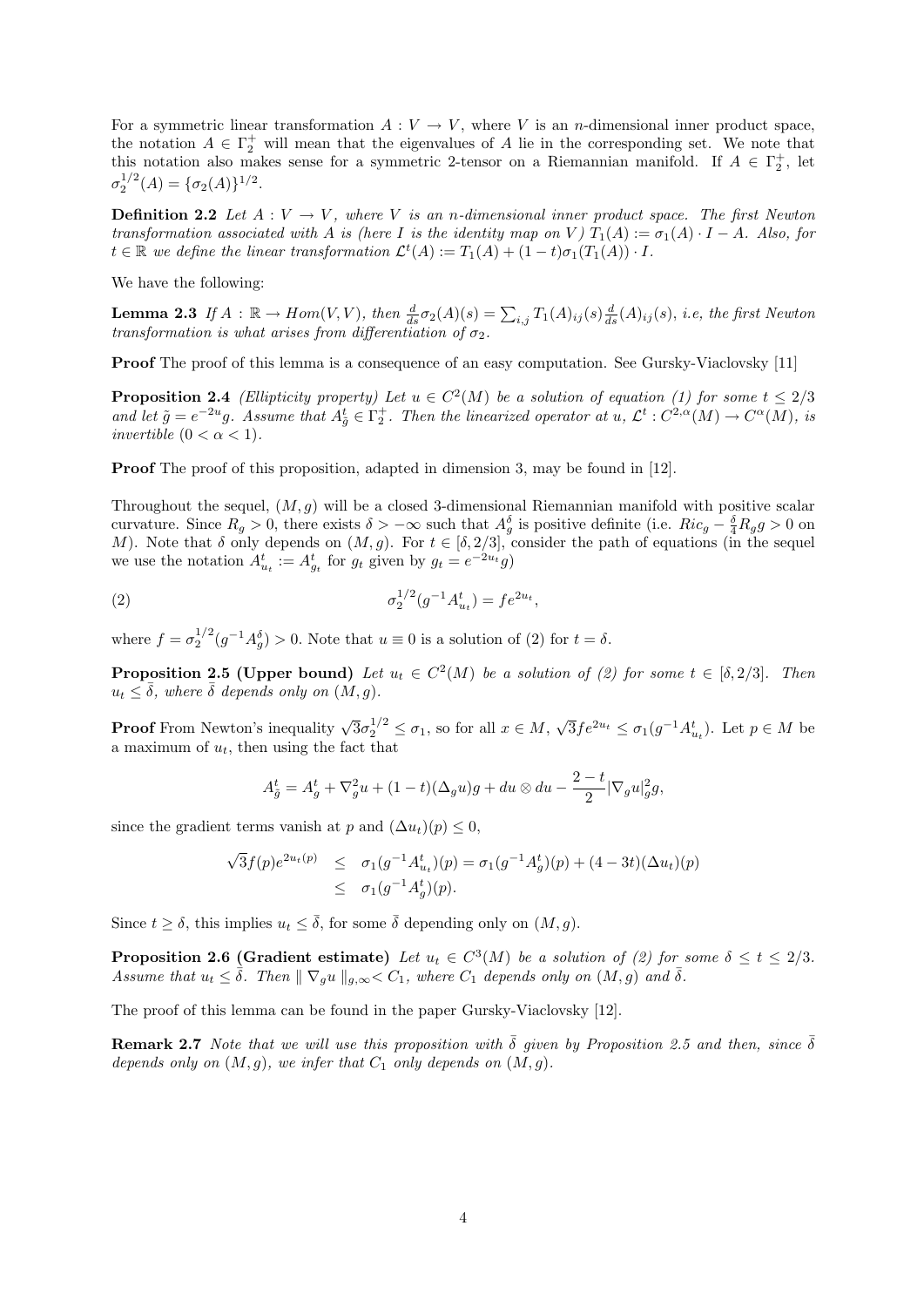# 3 Lower bound

For the lower bound, we need the following lemmas:

**Lemma 3.1** For a conformal metric  $\tilde{g} = e^{-2u}g$ , we have the following integral transformation

$$
\int_{M} \sigma_{2}(\tilde{g}^{-1}A_{\tilde{g}}^{1})e^{-4u} dV_{g} = \int_{M} \sigma_{2}(g^{-1}A_{g}^{1}) dV_{g} + \frac{1}{8} \int_{M} R_{g} |\nabla_{g} u|_{g}^{2} dV_{g} - \frac{1}{4} \int_{M} |\nabla_{g} u|_{g}^{4} dV_{g} \n+ \frac{1}{2} \int_{M} \Delta_{g} u |\nabla_{g} u|_{g}^{2} dV_{g} - \frac{1}{2} \int_{M} A_{g}^{1} (\nabla_{g} u, \nabla_{g} u) dV_{g}.
$$

Proof The proof of this relation being contained in the paper Ge-Wang [7] we omit it.

In the sequel of the proof, we will need the following proposition (see [12] for the proof) **Proposition 3.2** If for some metric  $g_1$  on M we have  $A_{g_1}^t \in \Gamma_2^+$ , then

$$
-A_{g_1}^t + \sigma_1(g_1^{-1}A_{g_1}^t)g_1 > 0 \qquad and \qquad A_{g_1}^t + \frac{1}{3}\sigma_1(g_1^{-1}A_{g_1}^t)g_1 > 0.
$$

Going on with the proof for the lower bound, we have the Lemma:

**Lemma 3.3** If  $A_{\tilde{g}}^t \in \Gamma_2^+$ , then we have the following estimate

$$
\frac{1}{2}\int_{M}A_g(\nabla_g u, \nabla_g u) dV_g < \frac{3-2t}{8}\int_{M}R_{\tilde{g}}|\nabla_g u|_g^2 e^{-2u} dV_g + \frac{1}{4}\int_{M}\Delta_g u |\nabla_g u|_g^2 dV_g - \frac{1}{4}\int_{M}|\nabla_g u|_g^4 dV_g.
$$

**Proof** Since  $A_{\tilde{g}}^t \in \Gamma_2^+$ , by Proposition 3.2, we get

$$
-A_{\tilde{g}}^{t} > -\sigma_1(\tilde{g}^{-1}A_{\tilde{g}}^{t})\tilde{g} = -(4-3t)\sigma_1(\tilde{g}^{-1}A_{\tilde{g}}^{1})e^{-2u}g.
$$

Hence we get

$$
-A_{\tilde{g}}^{1} - (1-t)\sigma_{1}(\tilde{g}^{-1}A_{\tilde{g}}^{1})e^{-2u}g > -(4-3t)\sigma_{1}(\tilde{g}^{-1}A_{\tilde{g}}^{1})e^{-2u}g,
$$

which implies that

$$
A_{\tilde{g}}^{1} < (3 - 2t)\sigma_{1}(\tilde{g}^{-1}A_{\tilde{g}}^{1})e^{-2u}g.
$$

Applying this to  $\nabla_g u$  we obtain

$$
\frac{1}{2}A_{\tilde{g}}^1(\nabla_g u, \nabla_g u) < \frac{3-2t}{8}R_{\tilde{g}}|\nabla_g u|_g^2 e^{-2u}.
$$

Using the conformal transformation law of the tensor  $A_{\tilde{g}}^1$ , integrating over M, we have the result.

Now we are able to prove the following lower bound (recall that  $C_1$  is given by Lemma 2.6)

**Proposition 3.4 (Lower Bound)** Assume that for some  $t \in [\delta, 2/3]$  the following estimate holds

(3) 
$$
\int_M \sigma_2(g^{-1}A_g^1) dV_g + \frac{1}{24} (\frac{7}{10} - t)_{g' = e^{-2\varphi}g, \ |\nabla_g \varphi|_g \le C_1} \left( \int_M R_{g'}^2 e^{-\varphi} dV_{g'} \right) := \mu_t > 0.
$$

Then there exists  $\delta$  depending only on  $(M, g)$  such that if  $u_t \in C^2(M)$  is a solution of (2) and if  $A_{u_t}^t \in \Gamma_2^+$ then  $u_t \geq \underline{\delta}$ .

**Proof** Since  $A_g^t = A_g^1 + (1-t)\sigma_1(g^{-1}A_g^1)g$ , we easily have that

$$
\sigma_2(A_g^t) = \sigma_2(A_g^1) + (1-t)(5-3t)\sigma_1(g^{-1}A_g^1)^2.
$$

Letting  $\tilde{g} = e^{-2u_t}g$ ,

$$
e^{4u_t} f^2 = \sigma_2(g^{-1} A_{u_t}^t) = \sigma_2(g^{-1} A_{u_t}^1) + (1 - t)(5 - 3t) (\sigma_1(g^{-1} A_{u_t}^1))^2
$$
  
= 
$$
e^{-4u_t} \left( \sigma_2(\tilde{g}^{-1} A_{u_t}^1) + \frac{1}{16} (1 - t)(5 - 3t) R_{\tilde{g}}^2 \right).
$$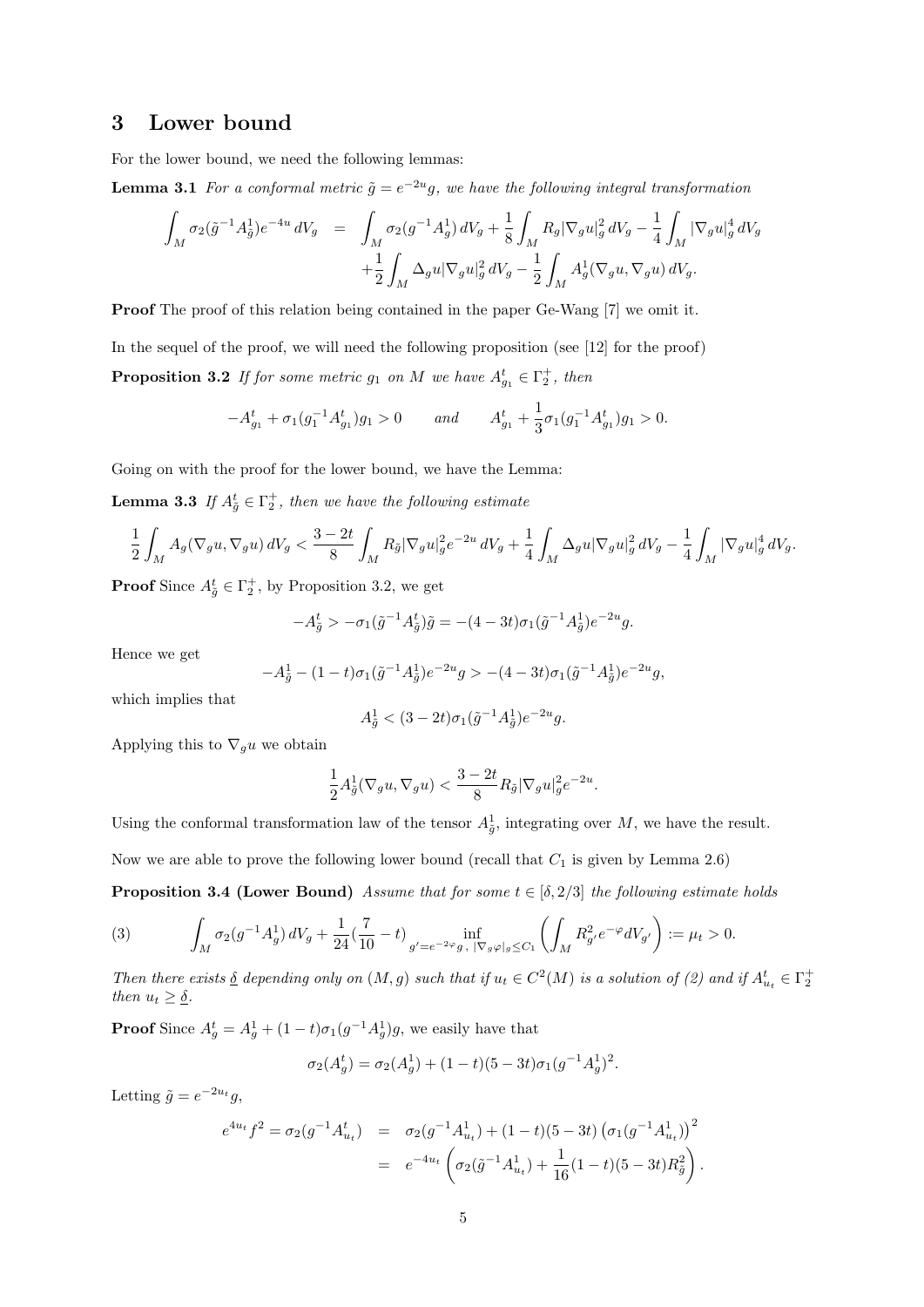Integrating this with respect to  $dV_g$  , we obtain

$$
C \int_M e^{4u_t} dV_g \ge \int_M f^2 e^{4u_t} dV_g
$$
  
= 
$$
\int_M \sigma_2(\tilde{g}^{-1} A^1_{u_t}) e^{-4u_t} dV_g + \frac{1}{16} (1-t)(5-3t) \int_M R_{\tilde{g}}^2 e^{-4u_t} dV_g
$$
  
= 
$$
\int_M \sigma_2(\tilde{g}^{-1} A^1_{u_t}) e^{-4u_t} dV_g + \frac{1}{16} (1-t)(5-3t) \int_M R_{\tilde{g}}^2 e^{-u_t} dV_{\tilde{g}},
$$

where  $C > 0$  is chosen so that  $f^2 \leq C$  (recall that, since  $f = \sigma_2(g^{-1}A_g^{\delta})$ , C depends only on  $(M, g)$ ). Using the fact that

$$
R_{\tilde{g}}e^{-2u_t} = R_g + 4\Delta_g u_t - 2|\nabla_g u_t|_g^2,
$$

from Lemma 3.1, we get

$$
\int_{M} \sigma_{2}(\tilde{g}^{-1}A_{u_{t}}^{1})e^{-4u_{t}} dV_{g} = \int_{M} \sigma_{2}(g^{-1}A_{g}^{1}) dV_{g} + \frac{1}{8} \int_{M} R_{\tilde{g}} |\nabla_{g}u_{t}|_{g}^{2} e^{-2u_{t}} dV_{g}
$$

$$
-\frac{1}{2} \int_{M} A_{g}^{1}(\nabla_{g}u, \nabla_{g}u) dV_{g}.
$$

Notice that, since  $A_{u_t}^t \in \Gamma_2^+$ , we have

$$
0 < \sigma_1(g^{-1}A_{u_t}^t) = (4 - 3t)\sigma_1(g^{-1}A_{u_t}^1),
$$

and so  $R_{\tilde{g}} > 0$ . By Lemma 3.3, we obtain

$$
\int_{M} \sigma_{2}(\tilde{g}^{-1}A_{u_{t}}^{1})e^{-4u_{t}} dV_{g} \geq \int_{M} \sigma_{2}(g^{-1}A_{g}^{1}) dV_{g} - \frac{1-t}{4} \int_{M} R_{\tilde{g}} |\nabla_{g} u_{t}|_{g}^{2} e^{-2u_{t}} dV_{g}
$$

$$
- \frac{1}{4} \int_{M} \Delta_{g} u_{t} |\nabla_{g} u_{t}|_{g}^{2} dV_{g} + \frac{1}{4} \int_{M} |\nabla_{g} u_{t}|_{g}^{4} dV_{g}.
$$

By Young's inequality, one has

$$
\int_M R_{\tilde{g}}^2 e^{-u_t} dV_{\tilde{g}} \ge \frac{2}{\varepsilon} \int_M R_{\tilde{g}} |\nabla_g u_t|_g^2 e^{-2u_t} dV_g - \frac{1}{\varepsilon^2} \int_M |\nabla_g u_t|_g^4 dV_g,
$$

for all  $\varepsilon > 0$ . By an easy computation, we have

$$
\frac{1}{16}(1-t)(5-3t) = \frac{1}{24}(\frac{7}{10}-t) + P_2(t),
$$

where  $P_2(t)$  is a positive, second order, polynomial in t. Putting all together, we obtain (for  $C > 0$ depending only on  $(M, g)$ 

$$
C \int_{M} e^{4u_{t}} dV_{g} \geq \int_{M} \sigma_{2}(\tilde{g}^{-1} A_{u_{t}}^{1}) e^{-4u_{t}} dV_{g} + \frac{1}{16} (1 - t)(5 - 3t) \int_{M} R_{\tilde{g}}^{2} e^{-u_{t}} dV_{\tilde{g}}
$$
  
\n
$$
= \int_{M} \sigma_{2}(\tilde{g}^{-1} A_{u_{t}}^{1}) e^{-4u_{t}} dV_{g} + \left( \frac{1}{24} (\frac{7}{10} - t) + P_{2}(t) \right) \int_{M} R_{\tilde{g}}^{2} e^{-u_{t}} dV_{\tilde{g}}
$$
  
\n
$$
\geq \int_{M} \sigma_{2}({g}^{-1} A_{g}^{1}) dV_{g} + \frac{1}{24} (\frac{7}{10} - t) \int_{M} R_{\tilde{g}}^{2} e^{-u_{t}} dV_{\tilde{g}}
$$
  
\n
$$
+ P_{2}(t) \int_{M} R_{\tilde{g}}^{2} e^{-u_{t}} dV_{\tilde{g}} - \frac{1 - t}{4} \int_{M} R_{\tilde{g}} |\nabla_{g} u_{t}|_{g}^{2} e^{-2u_{t}} dV_{g}
$$
  
\n
$$
- \frac{1}{4} \int_{M} \Delta_{g} u_{t} |\nabla_{g} u_{t}|_{g}^{2} dV_{g} + \frac{1}{4} \int_{M} |\nabla_{g} u_{t}|_{g}^{4} dV_{g}.
$$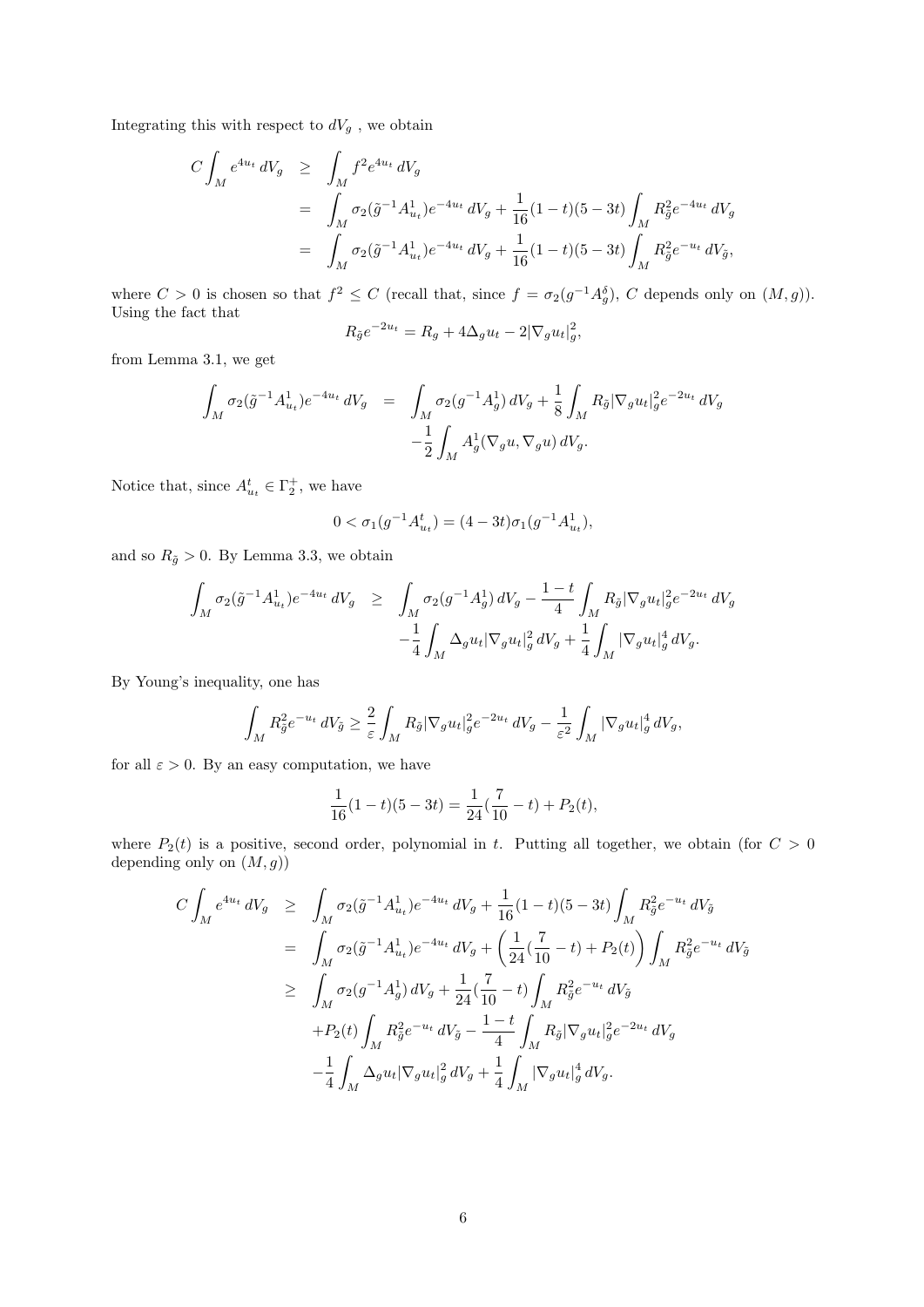Now using Young's inequality and the conformal change equation of the scalar curvature, we get (for a certain  $C > 0$  depending only on  $(M, g)$ 

$$
C \int_M e^{4u_t} dV_g \geq \int_M \sigma_2(g^{-1}A_g^1) dV_g + \frac{1}{24} (\frac{7}{10} - t) \int_M R_g^2 e^{-u_t} dV_{\tilde{g}}
$$
  
+ 
$$
\left(\frac{2P_2(t)}{\varepsilon} - \frac{1-t}{4}\right) \int_M R_g |\nabla_g u_t|_g^2 dV_g
$$
  
+ 
$$
\left(\frac{8P_2(t)}{\varepsilon} - (1-t) - \frac{1}{4}\right) \int_M \Delta_g u_t |\nabla_g u_t|_g^2 dV_g
$$
  
+ 
$$
\left(\frac{3-2t}{4} - \frac{P_2(t)}{\varepsilon^2} - \frac{4P_2(t)}{\varepsilon}\right) \int_M |\nabla_g u_t|_g^4 dV_g.
$$

We choose  $\varepsilon = \varepsilon(t) > 0$ , such that  $\frac{8P_2(t)}{\varepsilon} - (1-t) - \frac{1}{4} = 0$ . One can easily check that, with this choice,

$$
\frac{2P_2(t)}{\varepsilon} - \frac{1-t}{4} \ge 0 \quad \text{and} \quad \frac{3-2t}{4} - \frac{P_2(t)}{\varepsilon^2} - \frac{4P_2(t)}{\varepsilon} \ge 0.
$$

Finally, recalling that according to lemma 2.6  $\|\nabla_g u_t\|_{g,\infty} \leq C_1$  with  $C_1$  depending only on  $(M, g)$ , we obtain the following estimate (for a certain  $C > 0$  depending only on  $(M, g)$ )

$$
C \int_M e^{4u_t} dV_g \ge \int_M \sigma_2(g^{-1}A_g^1) dV_g + \frac{1}{24} (\frac{7}{10} - t) \int_M R_{\tilde{g}}^2 e^{-u_t} dV_{\tilde{g}}
$$
  
 
$$
\ge \int_M \sigma_2(g^{-1}A_g^1) dV_g + \frac{1}{24} (\frac{7}{10} - t) \int_{g'=e^{-2\varphi}g, |\nabla_g \varphi|_g \le C_1} \left( \int_M R_{g'}^2 e^{-\varphi} dV_{g'} \right).
$$

Consider the following quantity:

$$
I(M,g) := \inf_{g' = e^{-2\varphi}g, \ |\nabla_g \varphi| \leq C_1} \left( \int_M R_{g'}^2 e^{-\varphi} dV_{g'} \right).
$$

We let, for  $g' = e^{-2\varphi}g$ ,  $i(g') := \int_M R_{g'}^2 e^{-\varphi} dV_{g'}$ . As one can easily check, if two metrics  $g_1$  and  $g_2$  are homothetic, then  $i(g_1) = i(g_2)$ . So, we have

$$
I(M,g) = \inf_{g'=e^{-2\varphi}g, \ Vol(M,g')=1 \text{ and } |\nabla_g \varphi|_g \leq C_1} \left( \int_M R_{g'}^2 e^{-\varphi} dV_{g'} \right).
$$

Take  $\varphi \in C^{\infty}(M)$  such that, for  $g' = e^{-2\varphi}g$ ,  $Vol(M, g') = 1$  and such that  $|\nabla_g \varphi|_g \leq C_1$  where  $C_1$  is given by Proposition 2.6. Since  $Vol(M, g') = 1$ , if p is a point where  $\varphi$  attains its minimum we have

$$
e^{-3\varphi(p)}Vol(M, g) \ge 1,
$$

and then, there exists  $C_0$  depending only on  $(M, g)$  such that  $\varphi(p) \leq C_0$ . Now, using the mean value theorem, it follows since  $|\nabla_g \varphi|_g$  is controlled by a constant depending only on  $(M, g)$ , that max  $\varphi \leq C'_0$ where  $C'_0$  depends only on  $(M, g)$ .

Using this, we clearly have that

$$
\int_M R_{g'}^2 e^{-\varphi} dV_{g'} \ge e^{-C_0'} \int_M R_{g'}^2 dV_{g'}.
$$

Using Hölder inequality and the definition of the Yamabe invariant, we get (recall that  $Vol(M, g') = 1$ )

$$
\int_M R_{g'}^2 e^{-\varphi} dV_{g'} \ge e^{-C'_0} \left(Y(M,[g])\right)^2,
$$

and then  $I(M,g) \geq e^{-C_0'} (Y(M,[g]))^2$ . This proves that there exists a positive constant  $C = C(M,g)$ depending only on  $(M, g)$  such that

$$
I(M, g) \ge C \left( Y(M, [g]) \right)^2
$$

.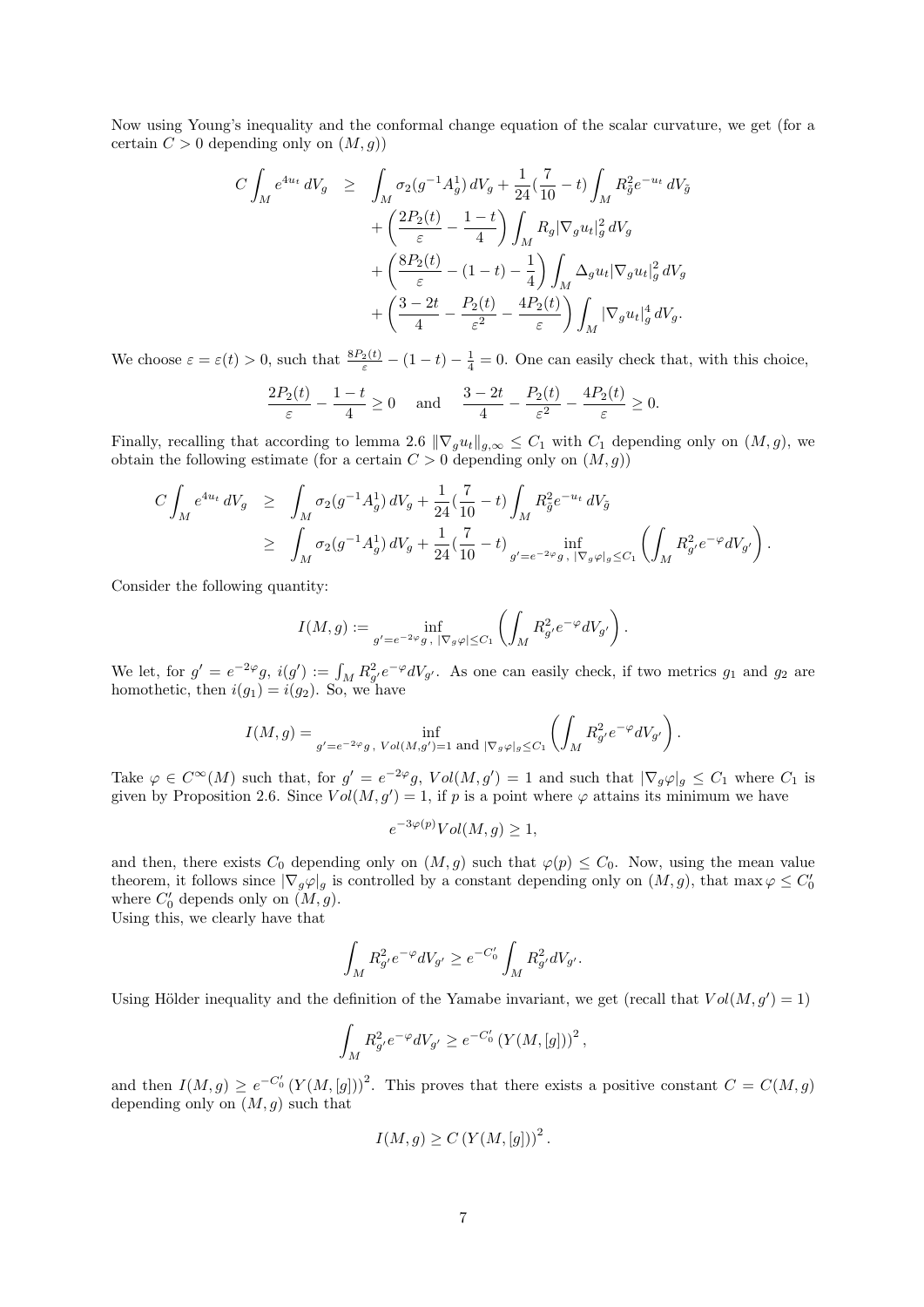Using this control from below of  $I(M, g)$  we have that

$$
C \int_M e^{4u_t} dV_g \ge \int_M \sigma_2(g^{-1}A_g^1) dV_g + \frac{1}{24} (\frac{7}{10} - t) C \left( Y(M, [g]) \right)^2 := \mu_t > 0.
$$

This gives

$$
\max_{M} u_t \ge \log \mu_t - C(g).
$$

Since  $\|\nabla_q u_t\|_{q,\infty} < C_1$  this implies the Harnack inequality

$$
\max_{M} u_t \le \min_{M} u_t + C(M, g),
$$

by simply integrating along a geodesic connecting points at which  $u_t$  attains its maximum and minimum. Combining this two inequalities, we obtain

$$
\min_{M} u_t \ge \log \mu_t - C,
$$

where C only depends on  $(M, q)$ . This ends the proof of the Lemma.

# $4\quad C^{2,\alpha} \text{ estimate}$

We have the following  $C^{2,\alpha}$  estimate for solutions of the equation (1). For the proof, see [12] and [10].

**Proposition 4.1** ( $C^{2,\alpha}$  estimate) Let  $u_t \in C^4(M)$  be a solution of (2) for some  $\delta \le t \le 2/3$ , satisfying  $\delta \langle u_t \rangle \langle \bar{\delta}, \text{ and } \| \nabla u_t \|_{g,\infty} \langle C_1. \text{ Then for } 0 \langle \bar{\alpha} \rangle \langle 1, \| u_t \|_{g,C^2} \rangle \leq C_2, \text{ where } C_2 \text{ depends only on } \delta.$  $(M, g).$ 

### 5 Proof of the main Theorem

We use the continuity method. Our 1-parameter family of equations, for  $t \in [\delta, \frac{2}{3}]$ , is

(4) 
$$
\sigma_2^{1/2}(g^{-1}A_{u_t}^t) = f(x)e^{2u_t},
$$

with  $f(x) = \sigma_2^{1/2} (g^{-1} A_g^{\delta}) > 0$ , and  $\delta$  was chosen so that  $A_g^{\delta}$  is positive definite. Define

$$
\mathcal{S} = \left\{ t \in [\delta, \frac{2}{3}] \mid \exists \text{ a solution } u_t \in C^{2,\alpha}(M) \text{ of (4) with } A^t_{u_t} \in \Gamma_2^+ \right\}.
$$

Clearly, with our choice of f,  $u \equiv 0$  is a solution for  $t = \delta$ . Since  $A_g^{\delta}$  is positive definite,  $\delta \in \mathcal{S}$ , and  $\mathcal{S} \neq \emptyset$ . Let  $t \in \mathcal{S}$ , and  $u_t$  be a solution. By Proposition 2.4, the linearized operator at  $u_t, \mathcal{L}^t : C^{2,\alpha}(M) \to C^{\alpha}(M)$ , is invertible. The implicit function theorem tells us that  $S$  is open. From classical elliptic theory, it follows that  $u_t \in C^{\infty}(M)$ , since  $f \in C^{\infty}(M)$ . By Proposition 2.5 we get an uniform upper bound on the solutions  $u_t$ , independent of t. We may then apply Proposition 2.6 to obtain a uniform gradient bound on  $u_t$ , and by Proposition 3.4, we get a uniform lower bound. Finally using Proposition 4.1 and the classical Ascoli-Arzela's Theorem, then implies that S must be closed, therefore  $S = [\delta, \frac{2}{3}]$ . The metric  $\tilde{g} = e^{-2u_{\frac{2}{3}}}g$ then satisfies  $\sigma_2(A_{\tilde{g}}^{\frac{2}{3}}) > 0$  and  $R_{\tilde{g}} > 0$ . The positivity of the Ricci tensor associated to  $\tilde{g}$  follows from proposition 3.2 (where t is taken to be equal to  $\frac{2}{3}$ ).

# 6 Proof of Corollary 1.4

Assume that M admits a metric g' such that  $Q_{g'} \geq \frac{1}{48}R_{g'}^2$  and  $Y(M,[g']) \geq 0$ . Recall that

$$
Q_{g'} = -\frac{1}{4}\Delta_{g'}R_{g'} - 2|Ric_{g'}|_{g'}^2 + \frac{23}{32}R_{g'}^2,
$$

Integrating  $Q_{g'}$  on M with respect to  $dV_{g'}$  we obtain (since  $Q_{g'} \geq 0$ )

(5) 
$$
\int_M |Rig_{g'}|_{g'}^2 dV_{g'} \leq \frac{23}{64} \int_M R_{g'}^2 dV_{g'}.
$$